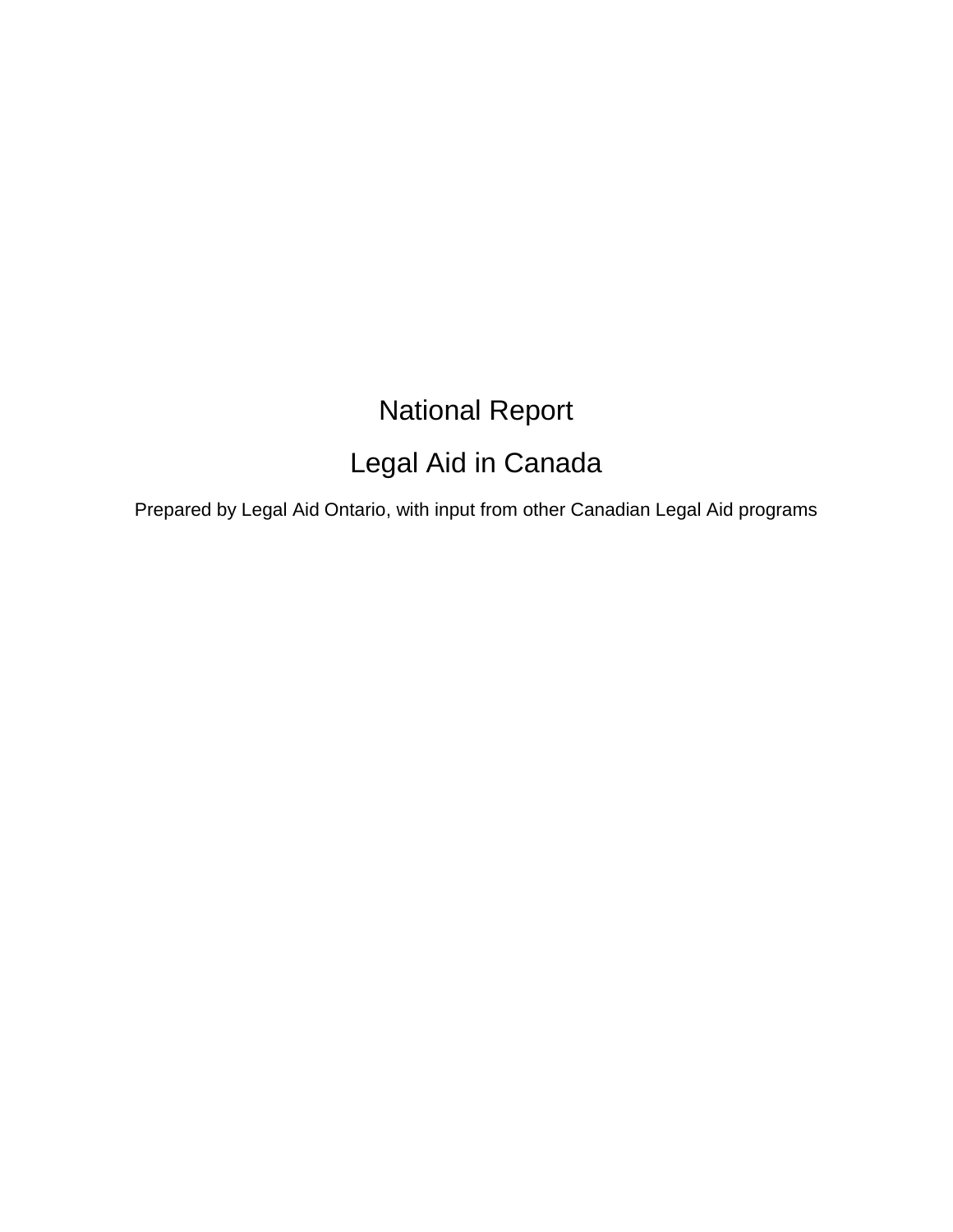## Table of Contents

| Streamlining application processes and improving access to services  18 |  |
|-------------------------------------------------------------------------|--|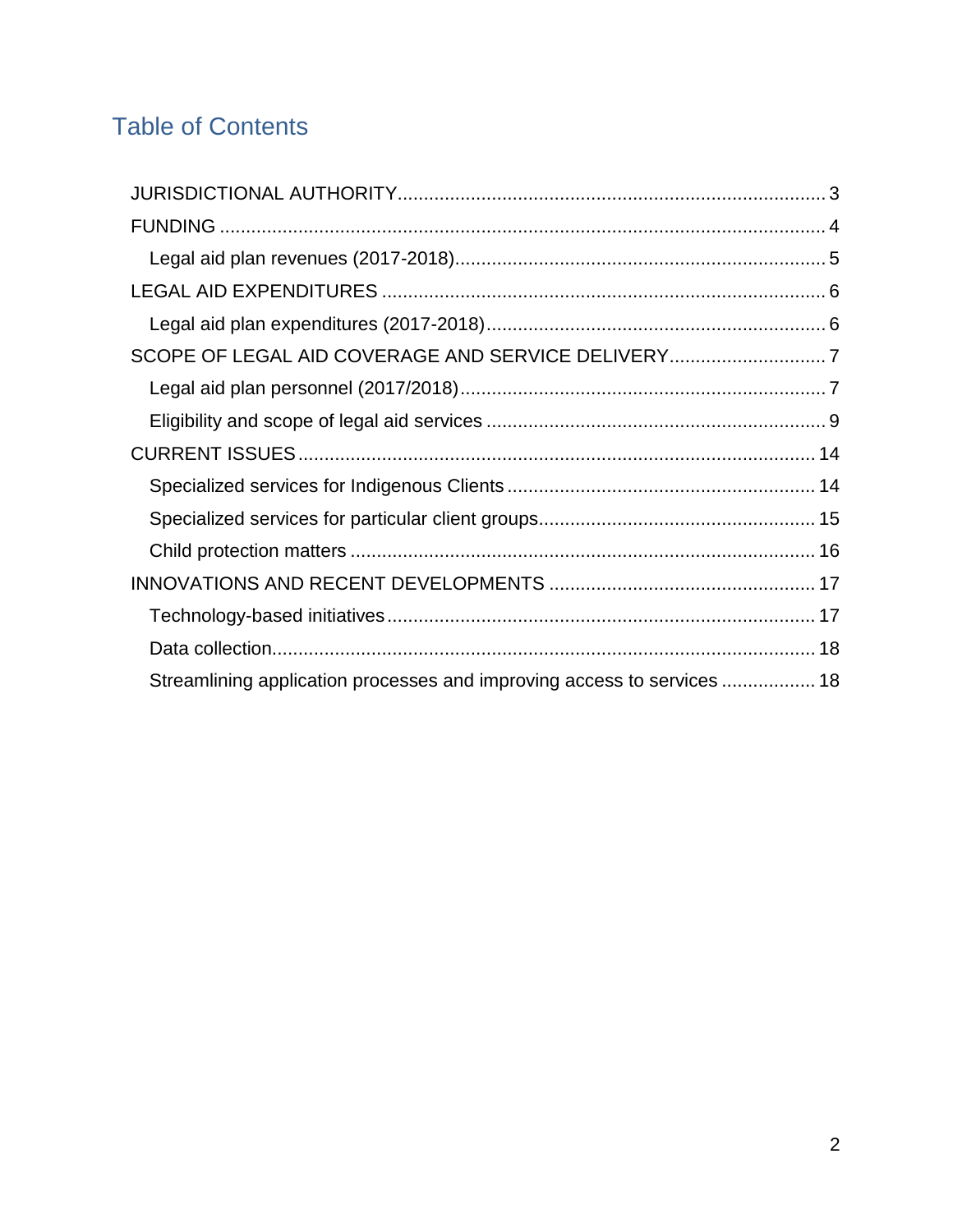## <span id="page-2-0"></span>JURISDICTIONAL AUTHORITY

Canada does not have a single legal aid system, since the delivery and administration of legal aid is a provincial/territorial responsibility. Thus, there are 13 different legal aid programs across the country which operate independently of each other, with each program determining its own eligibility and coverage guidelines. Eleven of the 13 jurisdictions have legislation which establishes their legal aid programs; only two do not: Alberta and Prince Edward Island (PEI). In Alberta, the legal aid program is a non-profit society which operates under a governance agreement with the Province. In PEI, legal aid is run as a government program through the Department of Justice and Public Safety.

Of the 11 legal aid programs established by legislation, six are non-profit societies or corporations (B.C., Manitoba, Northwest Territories, Nunavut, Ontario, Yukon); four are independent commissions (Newfoundland-Labrador, Nova Scotia, Quebec, Saskatchewan); and one is a program of the Law Society (New Brunswick).

Each legal aid program operates independently of the other programs within Canada. The Association of Legal Aid Plans of Canada (ALAP) has been formed as an umbrella group representing each of the provincial and territorial legal aid programs and provides an opportunity to share best practices in the delivery of legal aid services and consider access to justice issues together.

Under Canadian constitutional law, the federal government has authority to enact criminal law and law related to criminal procedure. The federal government is also responsible for immigration and refugee law. Provincial governments are granted authority for the administration of justice and have exclusive jurisdiction over civil law. In the territories the federal government has constitutional authority over both criminal and civil law.

POPULATION<sup>1</sup>

Canada is the second largest country in the world for total area yet has a small population for its geographic size.

Canada: 36,708,083 Largest province/territory: 14,193,384 (Ontario) Smallest province/territory: 37,996 (Nunavut)

 $\overline{a}$ <sup>1</sup> https://www150.statcan.gc.ca/n1/pub/12-581-x/2018000/pop-eng.htm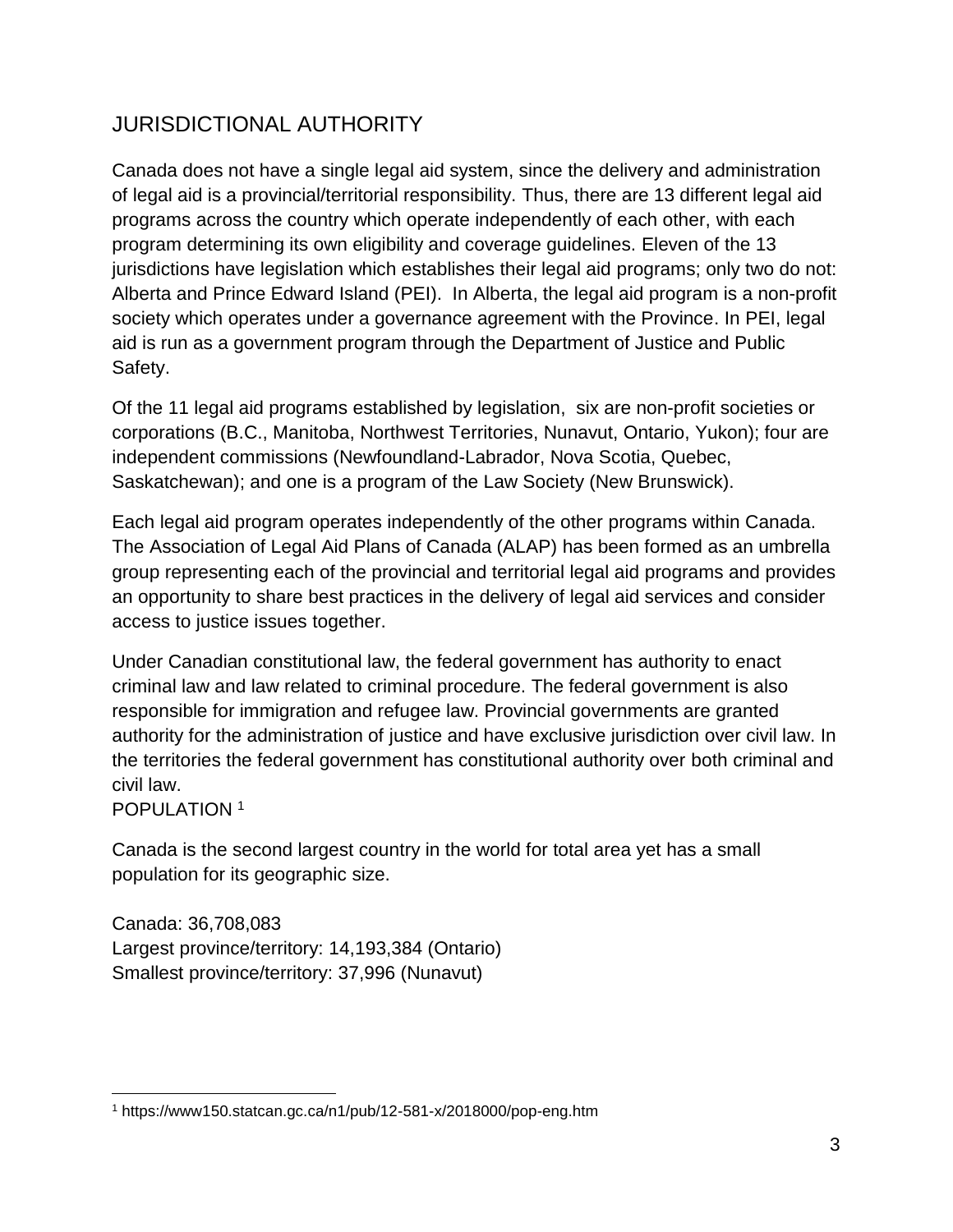|                              | 2017              | % of total |
|------------------------------|-------------------|------------|
|                              | <b>Population</b> | population |
| Canada                       | 36,708,083        | 100.00%    |
| Newfoundland and Labrador    | 528,817           | 1.44%      |
| <b>Prince Edward Island</b>  | 152,021           | 0.41%      |
| Nova Scotia                  | 953,869           | 2.60%      |
| <b>New Brunswick</b>         | 759,655           | 2.07%      |
| Quebec                       | 8,394,034         | 22.87%     |
| Ontario                      | 14,193,384        | 38.67%     |
| Manitoba                     | 1,338,109         | 3.65%      |
| Saskatchewan                 | 1,163,925         | 3.17%      |
| Alberta                      | 4,286,134         | 11.68%     |
| <b>British Columbia</b>      | 4,817,160         | 13.12%     |
| Yukon                        | 38,459            | 0.10%      |
| <b>Northwest Territories</b> | 44,520            | 0.12%      |
| Nunavut                      | 37,996            | 0.10%      |

#### <span id="page-3-0"></span>FUNDING

Legal aid plans derive their funding from a variety of sources, including provincial and federal contributions. In all provinces, the largest proportion of legal aid revenue comes from the provincial governments.

While the federal government has no role in the *delivery* of legal aid services in Canada, it does provide funding to provinces and territories to support their legal aid plans. In the areas of criminal law and refugee and immigration law, funding is provided through the Department of Justice Legal Aid Program. Funding for civil legal aid is provided through the Canada Social Transfer (a federal block transfer to provinces and territories for social services, social assistance and post-secondary education) which is administered by the Department of Finance Canada. Canadian legal aid plans also receive some revenue from additional sources such as contributions of the legal profession,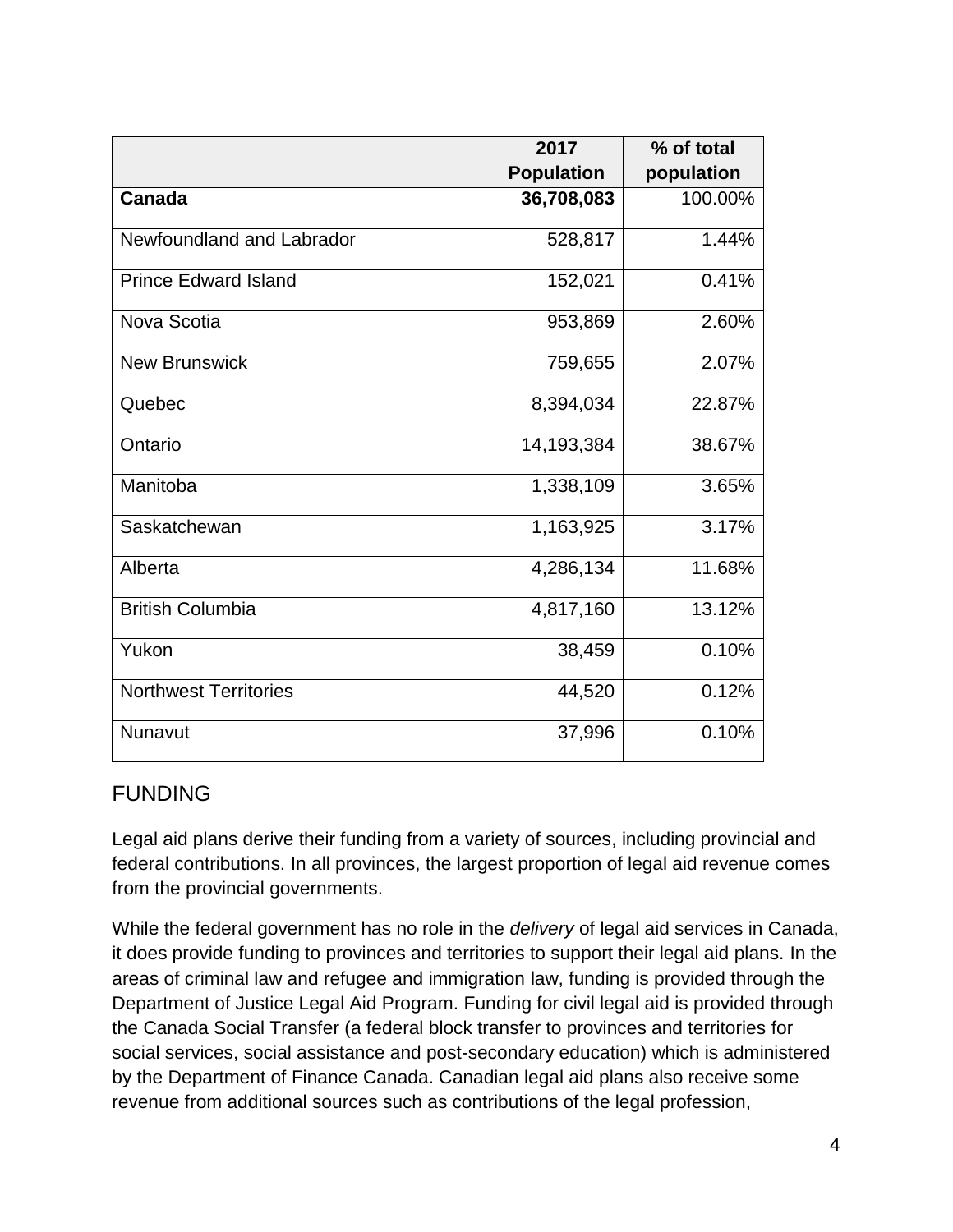investment income etc. For example, in Ontario a portion of funding is received from the Law Foundation of Ontario through interest earned on lawyers' trust fund balances, after the foundation deducts its expenses. These revenues are variable year to year and depend largely on the Bank of Canada overnight interest rate and real estate activity levels in the province.

Total revenues nationally for 2017/2018 were \$968 million, with 77% of all revenues contributed by the provinces and territories. Federal contributions in criminal and refugee and immigration totalled over \$146 million, just over 15% of all revenues.

<span id="page-4-0"></span>

| Legal aid plan revenues (2017-2018) <sup>2</sup> |                      |        |           |                              |                   |                 |  |
|--------------------------------------------------|----------------------|--------|-----------|------------------------------|-------------------|-----------------|--|
|                                                  | Total legal aid plan |        |           | <b>Federal contributions</b> | <b>Provincial</b> | <b>Other</b>    |  |
|                                                  | revenues             |        | Criminal* | Immigration<br>and Refugee   | contributions     | contributions** |  |
| Newfoundland (NL)                                | \$17,519,774         | 1.8%   | 13%       | $0.0\%$                      | 85%               | 2.5%            |  |
| PEI                                              | \$2,100,830          | 0.2%   | 22%       |                              | 25%               | 53.8%           |  |
| Nova Scotia<br>(NS)                              | \$26,615,629         | 2.7%   | 15%       |                              | 85%               | 0.6%            |  |
| New Brunswick (NB)                               | \$9,314,912          | 1.0%   | 27%       |                              | 65%               | 7.8%            |  |
| Quebec (QC)                                      | \$177,796,868        | 18.4%  | 14%       | 1.8%                         | 82%               | 2.2%            |  |
| Ontario (ON)                                     | \$487,655,006        | 50.4%  | 10%       | 3.3%                         | 75%               | 12.2%           |  |
| Manitoba (MB)                                    | \$37,956,444         | 3.9%   | 15%       | 1.5%                         | 73%               | 10.5%           |  |
| Saskatchewan (SK)                                | \$25,697,877         | 2.7%   | 21%       |                              | 78%               | 0.9%            |  |
| Alberta (AB)                                     | \$96,644,707         | 10.0%  | 13%       | 0.8%                         | 79%               | 7.5%            |  |
| British Columbia (BC)                            | \$84,579,964         | 8.7%   | 18%       | 2.5%                         | 75%               | 4.6%            |  |
| Yukon Territory (YK)                             | \$2,573,822          | 0.3%   | 37%       |                              | 62%               | 0.4%            |  |
| <b>Northwest Territories</b><br>(NT)             |                      |        |           |                              |                   | 0.0%            |  |
| Nunavut (NU)                                     |                      |        |           |                              |                   | 0.0%            |  |
| Canada                                           | \$968,455,833        | 100.0% | 13%       | 2.3%                         | 77%               | 8.4%            |  |

\*and civil in territories

 $\overline{a}$ 

\*\*Other contributions include client contributions, cost recoveries to legal aid programs, contributions of the legal profession to legal aid programs and other legal aid program revenues.

On April 11, 2019, Ontario's provincial budget was delivered which included the following impacts on LAO funding:

- An immediate reduction of approximately 30% (\$133M) to the anticipated provincial funding for legal aid in 2019-2020 which amounts to LAO receiving \$323M from the province instead of the \$456M that was anticipated.
- By 2020-2021, the annual reduction in provincial funding will increase from \$133M to \$164M.
- Refugee and immigration services are to be delivered without the use of provincial funds.

And while Ontario is facing drastic funding cuts, British Columbia's Legal Services Society last year received its largest government funding increase in almost 20 years.

<sup>2</sup> Legal Aid in Canada, 2017-18, Research and Statistics Division and Legal Aid Directorate, Department of Justice Canada, 2019 at 5.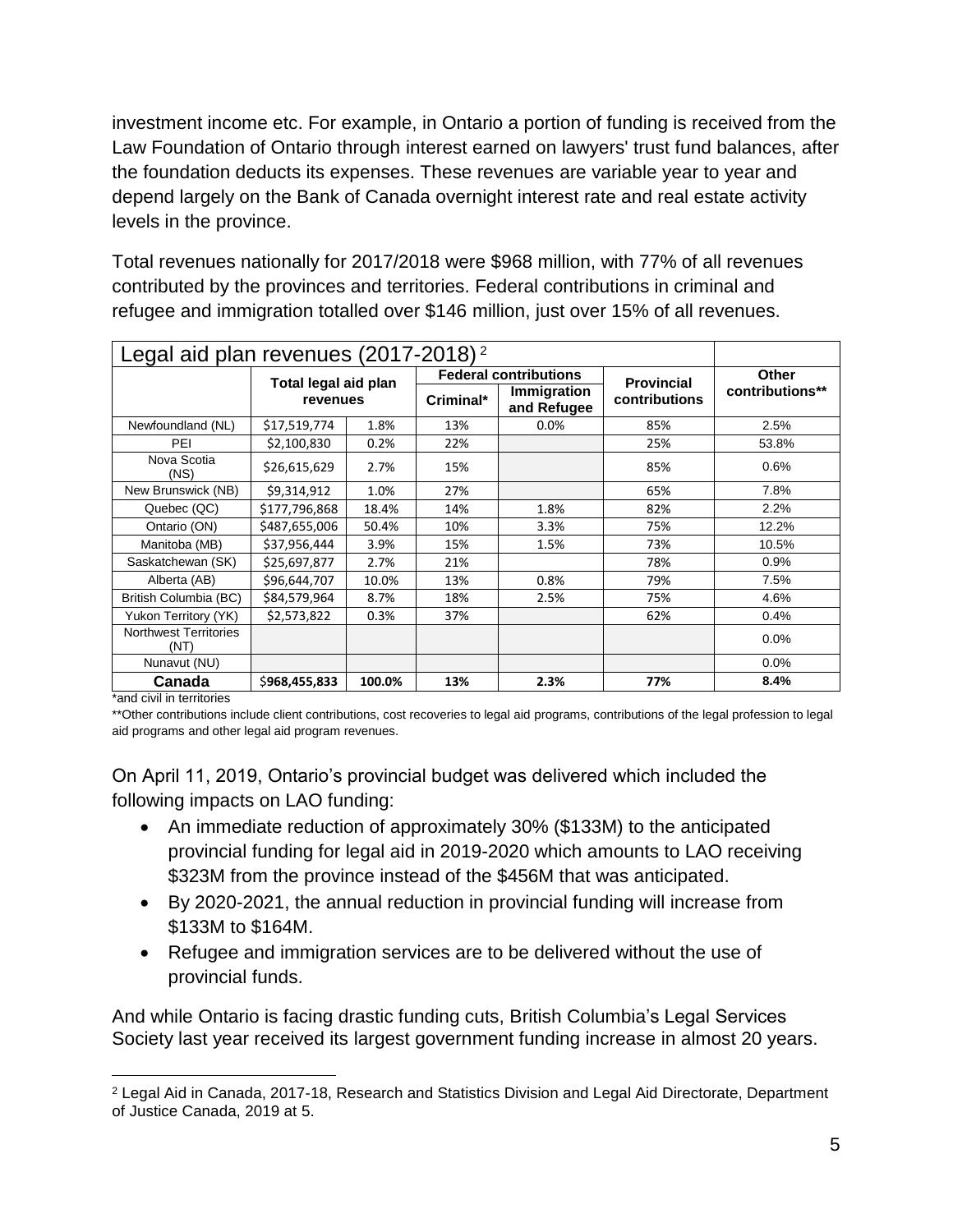This has allowed BC to launch Indigenous services and to improve other services such as increasing the number of hours lawyers can bill on family law cases and increasing the availability of duty counsel.

The BC Legal Services Society is also beginning discussions with the provincial government and the private lawyers who provide legal aid services in the province to develop a new funding formula for legal fees. Fees paid to lawyers have not increased for more than a decade and are now far below what is needed to attract and retain lawyers for legal aid work.

In Alberta, a new Legal Aid Governance Agreement between Legal Aid, the Law Society and the government has established a transparent funding model. The Agreement promotes stability through increased collaboration with stakeholders and mandatory reviews of financial eligibility guidelines and tariff rates paid to lawyers. The new framework supports enhanced cooperation between Legal Aid Alberta and the Alberta Government for a more effective legal aid system.

Manitoba met increased demand and further expanded coverage areas, duty counsel services and family law coverage within its existing funding model.

### <span id="page-5-0"></span>LEGAL AID EXPENDITURES

 $\overline{a}$ 

<span id="page-5-1"></span>

| Legal aid plan expenditures (2017-2018) <sup>3</sup> |                                   |                                                                                                  |                                           |            |                |                 |    |  |  |
|------------------------------------------------------|-----------------------------------|--------------------------------------------------------------------------------------------------|-------------------------------------------|------------|----------------|-----------------|----|--|--|
|                                                      | Total legal aid plan expenditures | Direct legal aid services expenditures <sup>2</sup><br>(includes administrative and other costs) |                                           |            |                |                 |    |  |  |
|                                                      | Dollars (%)                       |                                                                                                  | <b>Criminal matters</b><br><b>I&amp;R</b> |            |                | All other civil |    |  |  |
|                                                      |                                   |                                                                                                  | %                                         | \$         | ℅              | \$              | %  |  |  |
| NL                                                   | 17,317,907                        | 10,621,747                                                                                       | 61                                        | 21,364     | $\cdot$ 1      | 6,674,796       | 39 |  |  |
| PEI                                                  | 1,809,229                         | 828,548                                                                                          | 46                                        |            |                | 980,681         | 54 |  |  |
| NS.                                                  | 26,671,008                        | 15,721,111                                                                                       | 59                                        |            |                | 10,949,897      | 41 |  |  |
| ΝB                                                   | 8,164,995                         | 4,487,712                                                                                        | 55                                        |            |                | 3,677,283 (45)  | 45 |  |  |
| QC                                                   | 176,185,634                       | 74,488,740                                                                                       | 42                                        | 5,065,253  | 3              | 96,631,641      | 55 |  |  |
| ON                                                   | 470,167,765                       | 214,528,515                                                                                      | 46                                        | 42,622,936 | 9              | 213,016,314     | 45 |  |  |
| MB.                                                  | 36,750,641                        | 26,290,899                                                                                       | 72                                        | 625,405    | $\overline{2}$ | 9,834,337       | 27 |  |  |
| SK                                                   | 25,477,369                        | 19,425,545                                                                                       | 76                                        |            |                | 6,051,824       | 24 |  |  |
| AB                                                   | 95,568,696                        | 61,400,986                                                                                       | 64                                        | 1,032,236  | 1              | 33,135,474      | 35 |  |  |
| BС                                                   | 77,938,423                        | 47,156,769                                                                                       | 61                                        | 3,402,538  | 4              | 27,379,116      | 35 |  |  |
| YK                                                   | 2,635,382                         |                                                                                                  |                                           |            |                |                 |    |  |  |
| NΤ                                                   |                                   |                                                                                                  |                                           |            |                |                 |    |  |  |
| <b>NU</b>                                            | 3,747,662                         | 2,583,766                                                                                        | 69                                        |            |                | 1,163,896       | 31 |  |  |
| Canada                                               | 942,434,711                       | 477,534,338                                                                                      | 51                                        | 52,769,732 | 6              | 409,495,259     | 43 |  |  |

Most legal aid jurisdictions in Canada spend more on criminal matters than on civil.

It should be noted that the hourly tariff paid to private bar lawyers who do legal aid work varies considerably across Canada. The lowest rates are generally paid to private bar lawyers with less than five years' experience, and the rates may increase with

<sup>3</sup> Legal Aid in Canada, 2017-18, Research and Statistics Division and Legal Aid Directorate, Department of Justice Canada, 2019 at 5.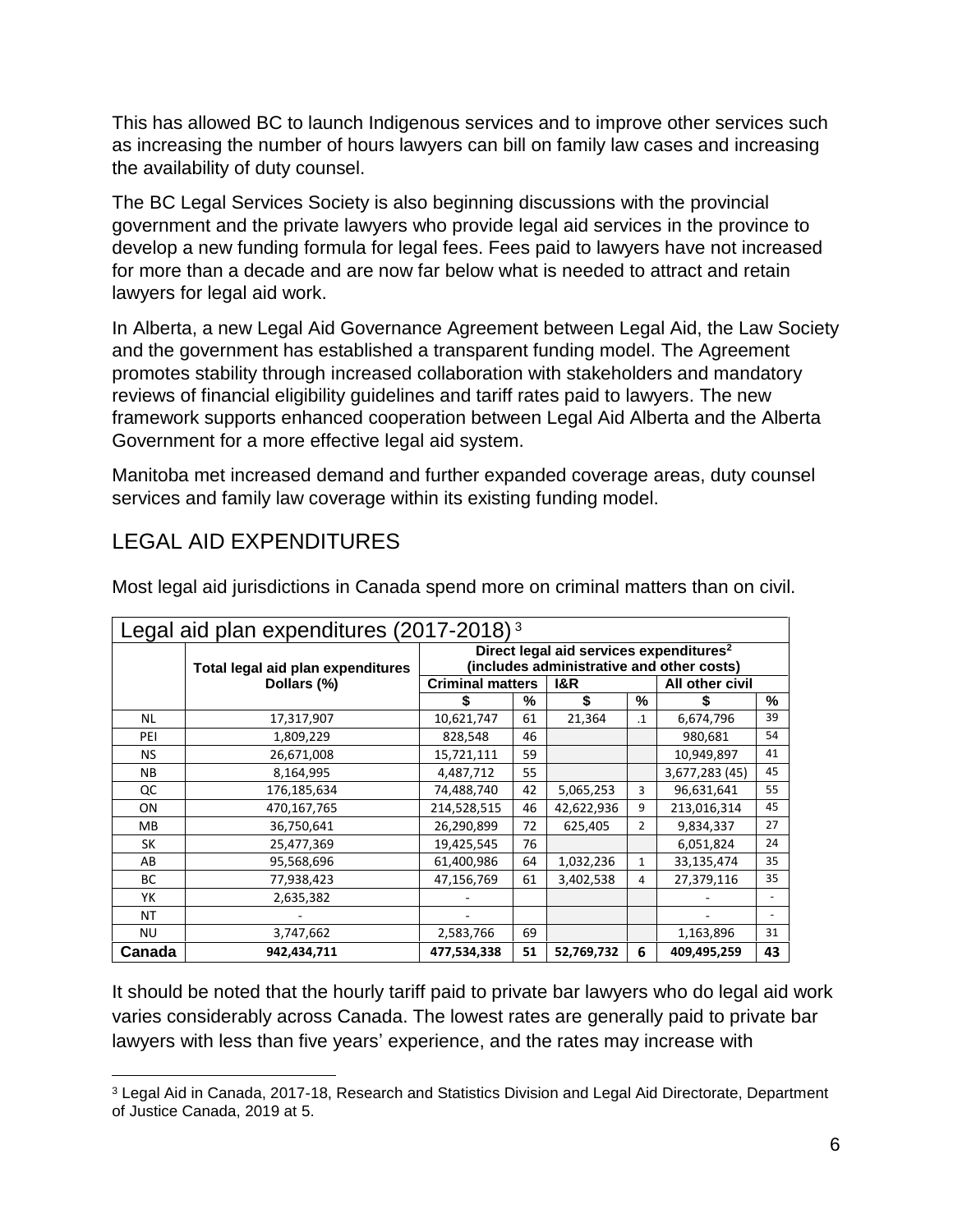experience and for complex case matters. A few legal aid programs pay a flat hourly rate to private bar lawyers regardless of experience.

## <span id="page-6-0"></span>SCOPE OF LEGAL AID COVERAGE AND SERVICE DELIVERY

Each legal aid jurisdiction in Canada varies in the breakdown of how direct legal services are provided. Legal aid services are primarily delivered by private bar lawyers with staff lawyers also providing direct legal aid services to clients. Overall, most programs have a mix of private bar and staff lawyers, but service provision differs greatly across the provinces/territories. PEI and Nunavut legal aid services are provided completely by staff lawyers as compared to British Columbia, which provides services through the private bar only. While Nova Scotia has almost three times as many private bar lawyers, over 70% of services are handled in-house. In Newfoundland 98% of legal services are provided by staff lawyers.

Increasingly, non-lawyers are also being used to provide direct legal services in Canada. Non-lawyers may include paralegals, legal aid workers, articling students, legal assistants and other intake workers. Various laws and practices exist which lay out the extent to which unsupervised non-lawyers may provide certain services.

<span id="page-6-1"></span>

| Legal aid plan personnel (2017/2018) <sup>4</sup> |                       |         |                         |                |              |                |                |                          |
|---------------------------------------------------|-----------------------|---------|-------------------------|----------------|--------------|----------------|----------------|--------------------------|
|                                                   | <b>Total legal</b>    |         | <b>Total lawyers</b>    | <b>Private</b> | <b>Staff</b> |                |                | <b>Total non-lawyers</b> |
|                                                   | aid plan<br>personnel | Total # | % of total<br>personnel | bar            | lawyers      | Other          | Total #        | % of total<br>personnel  |
| <b>NL</b>                                         | 172                   | 104     | 60%                     | 33             | 68           | 3              | 68             | 39.5%                    |
| PEI                                               | 15                    | 8       | 53.3%                   | $\Omega$       | 8            | $\Omega$       | 7              | 46.7%                    |
| <b>NS</b>                                         | 364                   | 355     | 82.2%                   | 256            | 95           | 4              | 77             | 21.1                     |
| <b>NB</b>                                         | 176                   | 140     | 79.5%                   | 107            | 31           | $\overline{2}$ | 36             | 20.5%                    |
| QC                                                | 3,316                 | 2,761   | 83.3%                   | 2,361          | 336          | 64             | 555            | 16.7%                    |
| ΟN                                                | 4,384                 | 3,702   | 84.4%                   | 3,401          | 301          | $\Omega$       | 682            | 15.6%                    |
| MВ                                                | 447                   | 343     | 76.7%                   | 282            | 56           | 5              | 104            | 23.3%                    |
| <b>SK</b>                                         | 281                   | 210     | 74.7%                   | 127            | 83           | $\Omega$       | 71             | 25.3%                    |
| AВ                                                | 1,722                 | 1,568   | 91.1%                   | 1,480          | 88           | $\Omega$       | 154            | 8.9%                     |
| ВC                                                | 1,055                 | 1,055   | 100.0%                  | 1,055          | $\mathbf 0$  | $\Omega$       | 0              | 0.0%                     |
| YK                                                | 19                    | 12      | 63.2%                   | $\overline{2}$ | 9            | $\mathbf{1}$   | $\overline{7}$ | 36.8%                    |
| <b>NT</b>                                         | 48                    | 43      | 89.6%                   | 28             | 15           | $\Omega$       | 5              | 10.4%                    |
| <b>NU</b>                                         | 31                    | 17      | 54.8%                   | $\Omega$       | 17           | $\Omega$       | 14             | 45%                      |
| Canada                                            | 12,098                | 10,318  | 85.8%                   | 9,132          | 1,107        | 79             | 1780           | 14%                      |

While some jurisdictions focus almost exclusively on full representation services for court or tribunal proceedings, others provide a continuum of services to tailor legal services to the client's need and abilities. This may help to prevent or reduce the need for further legal services and/or full-blown litigation.

 $\overline{a}$ 4 *Ibid* at 8.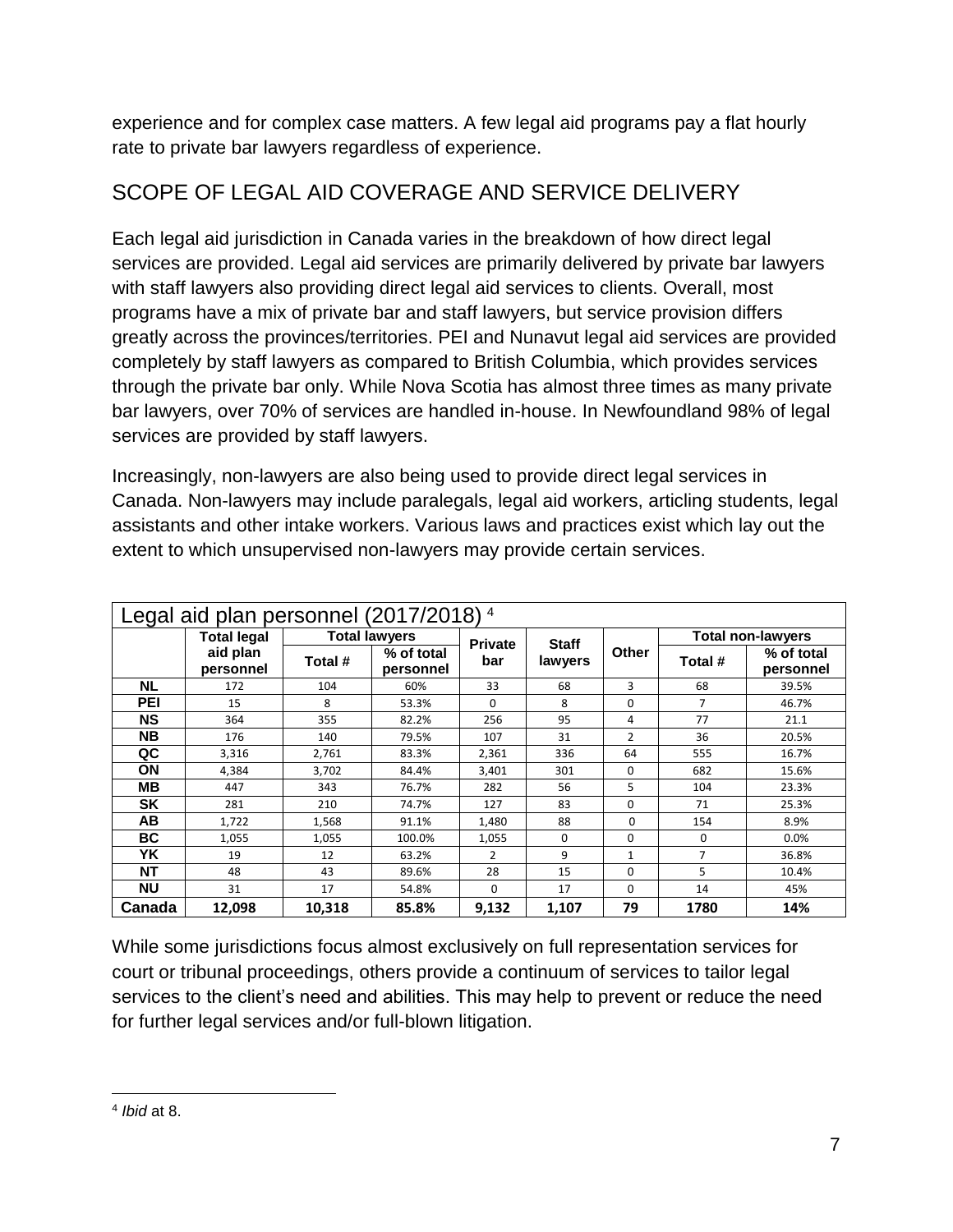Given Canada's vast size and dispersed population, services are delivered through a variety of means. In larger urban centres, in-person services can be augmented by telephone or web-based access. In other areas, video-conferencing and the use of other technologies can provide services across large distances.

The following table compares the eligibility requirements and areas of legal services of Canada's legal aid plans.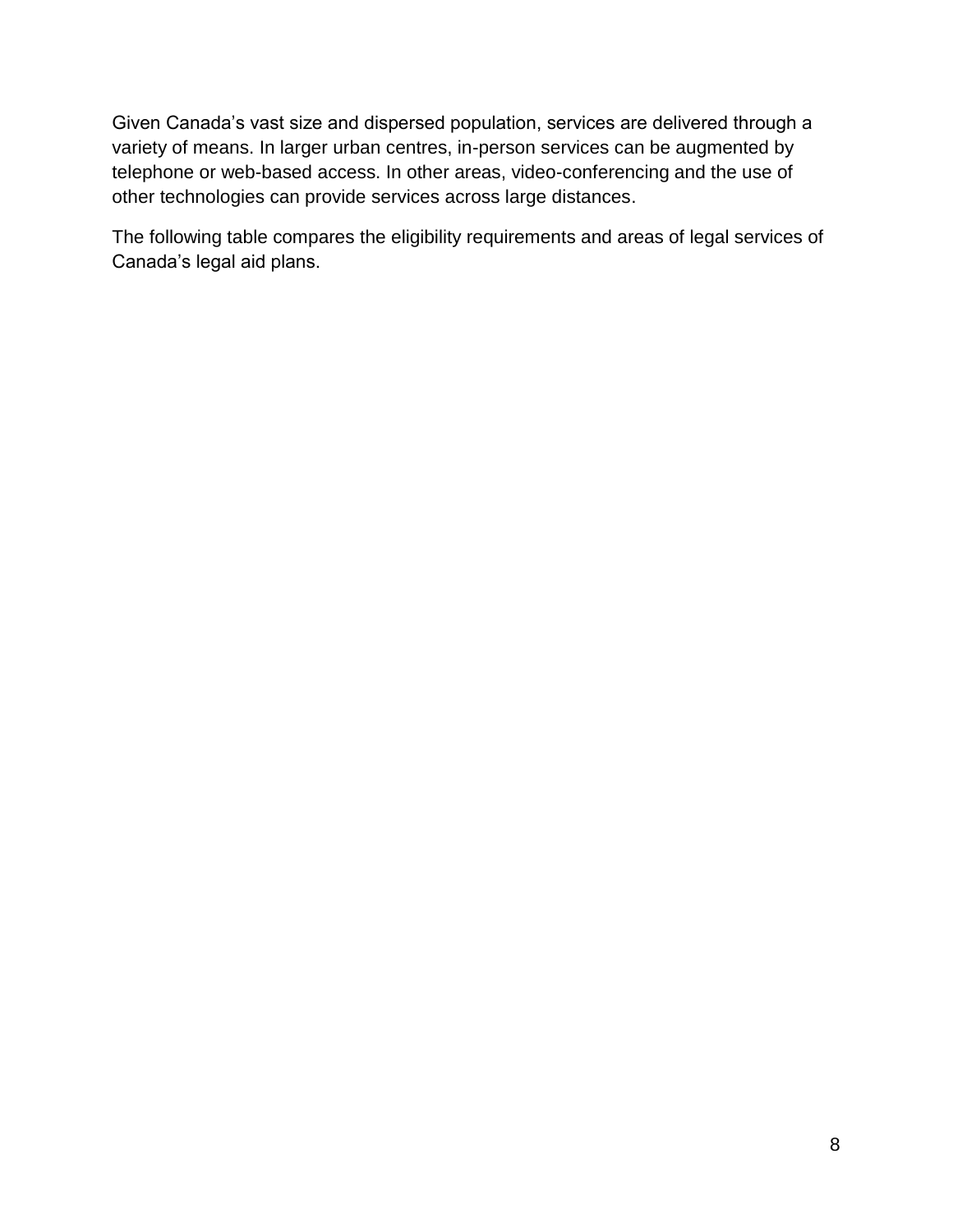<span id="page-8-0"></span>

| Eligibility and scope of legal aid services                                       |                                                                                                                                                                                                                                                                                                                                                                                                                                                                                                                 |                                                                                        |                  |                                                                                         |                            |                                                                                                                                                               |  |
|-----------------------------------------------------------------------------------|-----------------------------------------------------------------------------------------------------------------------------------------------------------------------------------------------------------------------------------------------------------------------------------------------------------------------------------------------------------------------------------------------------------------------------------------------------------------------------------------------------------------|----------------------------------------------------------------------------------------|------------------|-----------------------------------------------------------------------------------------|----------------------------|---------------------------------------------------------------------------------------------------------------------------------------------------------------|--|
|                                                                                   |                                                                                                                                                                                                                                                                                                                                                                                                                                                                                                                 | <b>SERVICES PROVIDED</b>                                                               |                  |                                                                                         |                            |                                                                                                                                                               |  |
|                                                                                   | <b>Eligibility Criteria, Evaluation Process,</b><br>and Other Limitations                                                                                                                                                                                                                                                                                                                                                                                                                                       | <b>Serious criminal matters</b><br><b>Criminal with likelihood of</b><br>incarceration | Youth<br>matters | Family with merit.<br>(excluding<br>uncontested divorce<br>and sole property<br>claims) | Child<br><b>Protection</b> | Other non-family civil                                                                                                                                        |  |
| <b>Newfoundland</b><br>and Labrador<br>(NL):<br>Newfoundland<br>and Labrador      | Legal Aid provides a range of legal services to<br>low income individuals in Newfoundland and<br>Labrador in the areas of family and criminal<br>law.<br>Those who are eligible can access the service of<br>one of Legal Aid's experienced lawyers located<br>throughout the province of Newfoundland and<br>Labrador.                                                                                                                                                                                         | Yes. Some summary<br>offences.                                                         | Yes              | Yes                                                                                     | Yes                        | Administrative matters such as workers<br>compensation, social assistance, pension<br>benefits; immigration and refugee; Mental<br><b>Health Review Board</b> |  |
| Legal Aid<br>Commission                                                           | There are two requirements you must meet to<br>get Legal Aid. First, you must fit within Legal<br>Aid's financial requirements. Second, your legal<br>matter must be one of the types of legal<br>matters that Legal Aid covers.                                                                                                                                                                                                                                                                                |                                                                                        |                  |                                                                                         |                            |                                                                                                                                                               |  |
| <b>Prince Edward</b><br>Island (PEI):<br><b>Prince Edward</b><br>Island Legal Aid | Prince Edward Island Legal Aid is an access to<br>justice program, providing legal representation<br>and assistance to low income individuals who<br>have serious legal needs in the areas of criminal<br>law, youth criminal justice, or family and civil<br>law.<br>The first step is to contact your local legal aid<br>office in Charlottetown or Summerside, to<br>make an application. If your legal problem is<br>one that is covered by legal aid, staff will assist<br>in completing your application. | Yes, where law require<br>representation. Some<br>summary offences                     | Yes              | Yes, where domestic<br>abuse is identified.<br>Some less urgent family<br>situations.   | Yes                        | Involuntary hospitalization under mental health<br>laws, guardianship and adult protection.                                                                   |  |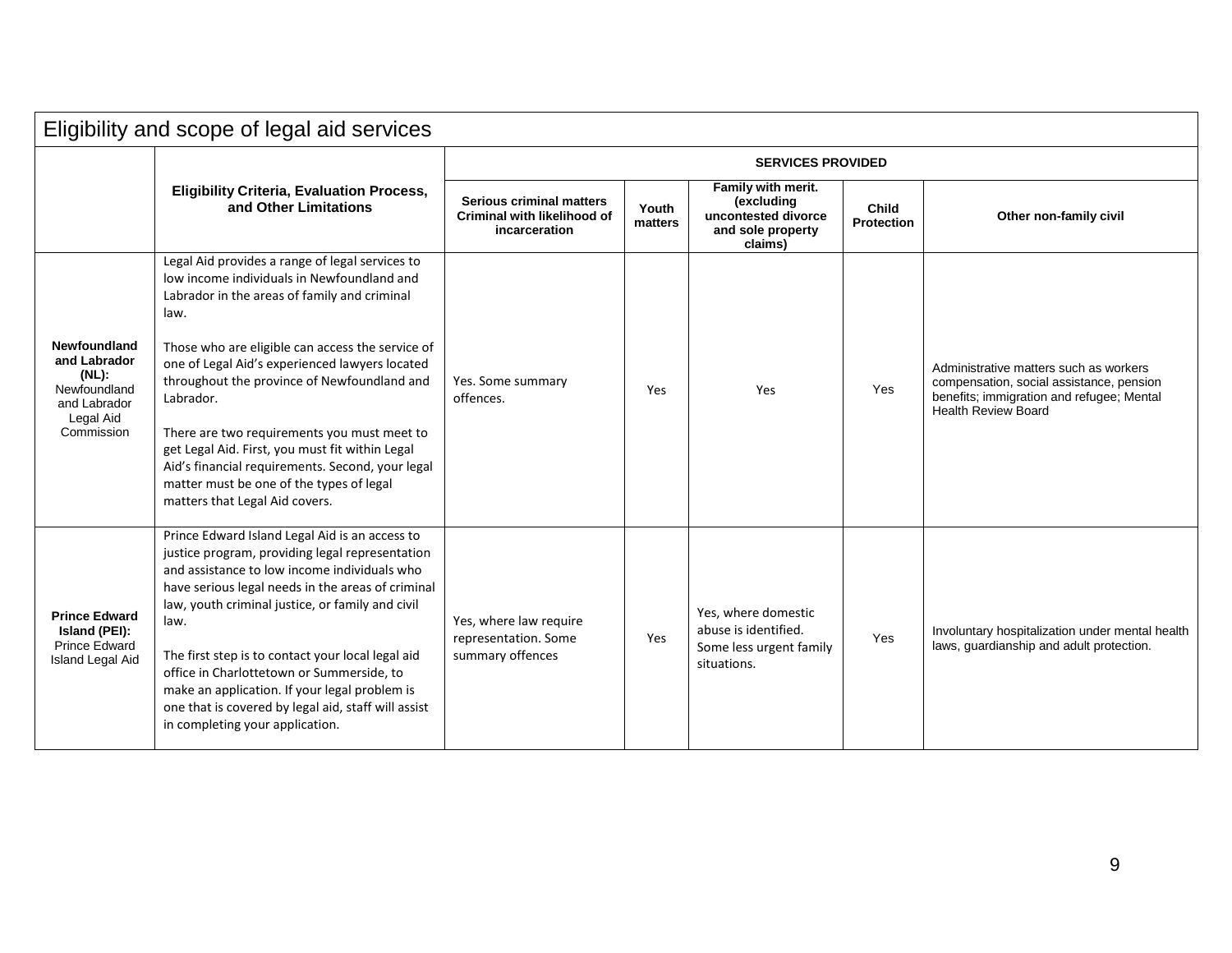| <b>Nova Scotia</b><br>(NS):<br>Nova Scotia Legal<br>Aid (NSLA)                                                  | NSLA has many free legal aid services to help<br>adults and youth facing a range of legal issues.<br>If you need a lawyer and can't afford one, you<br>may be able to get a Legal Aid lawyer to<br>represent you.<br>Nova Scotia Legal Aid (NSLA) offers some level<br>of legal assistance to all Nova Scotians,<br>including information, advice and full<br>representation by a lawyer for qualified<br>applicants. Full service is based on financial<br>need, area of law requested and the merit of<br>the case.<br>You must fill out an application and meet<br>financial, area of law, and legal merit<br>requirements | Yes | Yes | Yes. Applications for<br>legal aid involving<br>domestic violence are<br>given priority.                                 | Yes | Poverty administrative law services including<br>Canada Pension Plan, Employment Insurance<br>and Income Assistance.                                                                                                             |
|-----------------------------------------------------------------------------------------------------------------|-------------------------------------------------------------------------------------------------------------------------------------------------------------------------------------------------------------------------------------------------------------------------------------------------------------------------------------------------------------------------------------------------------------------------------------------------------------------------------------------------------------------------------------------------------------------------------------------------------------------------------|-----|-----|--------------------------------------------------------------------------------------------------------------------------|-----|----------------------------------------------------------------------------------------------------------------------------------------------------------------------------------------------------------------------------------|
| <b>New Brunswick</b><br>$(NB)$ :<br><b>New Brunswick</b><br><b>Legal Aid Services</b><br>Commission<br>(NBLASC) | If the services identified fall within NBLASC<br>scope of service and the household income falls<br>within one of the three tiers, a client can get<br>full representation. Client contributions must<br>be paid in full before a certificate will be issued.<br>NBLASC conducts a financial assessment based<br>on three factors: income, allowable deductions<br>and household size. Generally, people with low<br>income, those on social assistance and youth<br>qualify for free representation.                                                                                                                         | Yes | Yes | Yes. Cases are screened<br>and priority is given to<br>urgent cases and those<br>which can directly<br>benefit children. | Yes | The Public Trustee of New Brunswick can be<br>appointed to protect the financial and/or<br>personal interests of the elderly who have<br>become mentally incompetent or incapable of<br>managing their affairs due to infirmity. |
| Québec (QC):<br>Commission des<br>services juridiques<br>(CSJ)                                                  | Legal aid is provided free of charge or with a<br>contribution from the recipient. There is a two-<br>part eligibility test to receive legal aid, the<br>client must be financially eligible, and the<br>services requested must be covered.<br>Anyone who receives financial assistance of last<br>resort, other than a special benefit, under the<br>Individual and Family Assistance Act or any<br>family member receiving such a benefit is<br>considered financially eligible for assistance.                                                                                                                            | Yes | Yes | Yes                                                                                                                      | Yes | Immigration; claims regarding benefits for<br>social assistance, automobile insurance,<br>unemployment insurance and worker's<br>compensation.                                                                                   |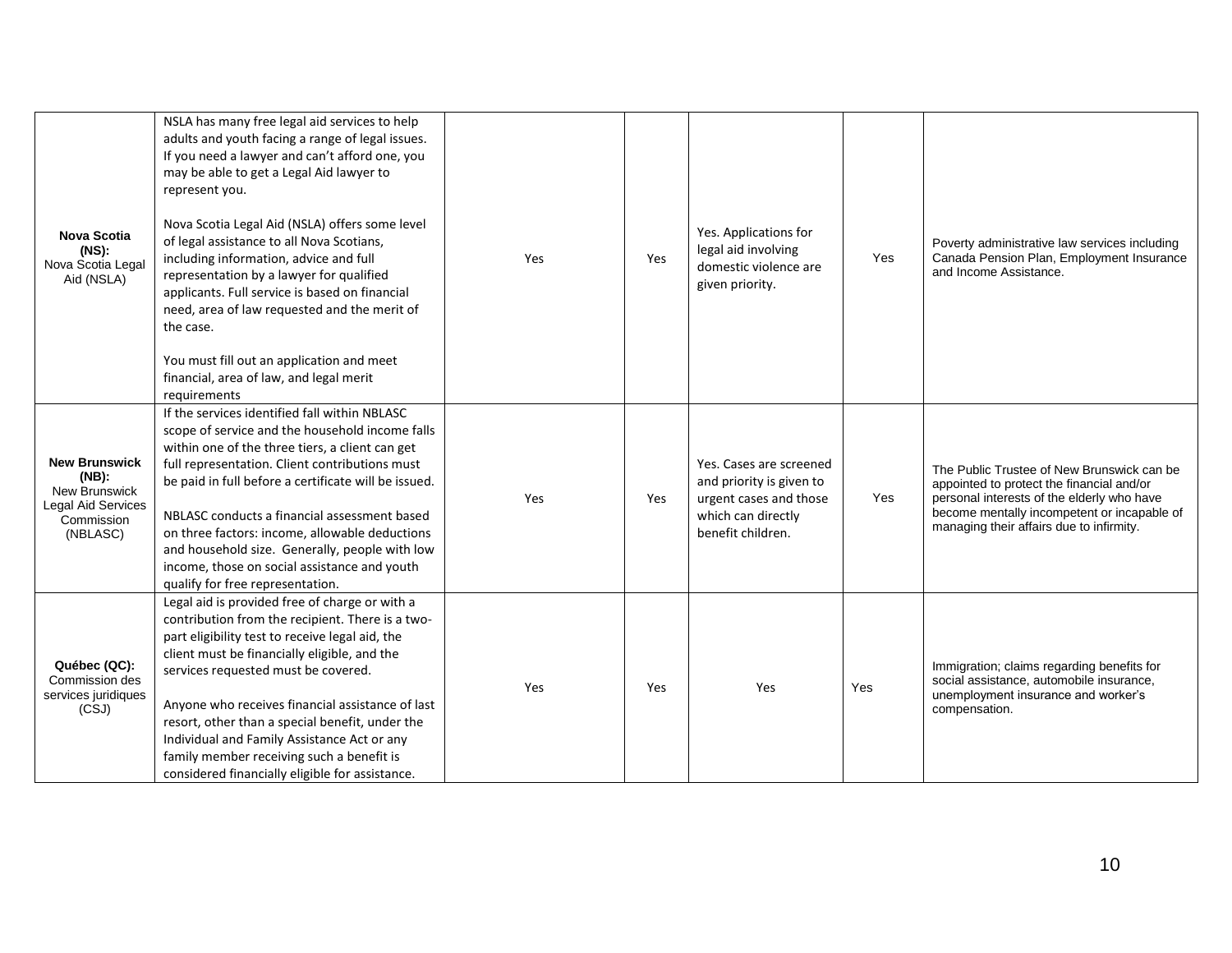| Ontario (ON):<br>Legal Aid Ontario<br>(LAO)                           | LAO provides legal services for financially-<br>eligible, low-income Ontarians in the following<br>areas: domestic violence, family law,<br>immigration and refugee law, mental health<br>law and criminal law.<br>If you're financially eligible and have a legal<br>matter that LAO covers, you may be able to<br>apply for a certificate, which is like a voucher<br>that you can use to 'pay' a lawyer to represent<br>you for a certain number of hours. The lawyer<br>must be one of the 3,600 private practice<br>lawyers across the province who accepts legal<br>aid certificates. | Indictable and summary<br>only if likelihood of<br>incarceration | Yes | Yes                                        | Yes | Some civil and immigration and refugee LAO<br>also funds general service legal clinics across<br>the province which deal with poverty law and<br>some human rights issues and seven Student<br>Legal Aid Services Societies (SLASS'). Each<br>of the seven Ontario universities with a<br>Faculty of Law has a SLASS. LAO also funds<br>a number of specialty clinics which provide<br>dedicated services to particularly vulnerable<br>communities such as individuals living with<br>HIV and AIDS. |
|-----------------------------------------------------------------------|---------------------------------------------------------------------------------------------------------------------------------------------------------------------------------------------------------------------------------------------------------------------------------------------------------------------------------------------------------------------------------------------------------------------------------------------------------------------------------------------------------------------------------------------------------------------------------------------|------------------------------------------------------------------|-----|--------------------------------------------|-----|------------------------------------------------------------------------------------------------------------------------------------------------------------------------------------------------------------------------------------------------------------------------------------------------------------------------------------------------------------------------------------------------------------------------------------------------------------------------------------------------------|
| Manitoba (MB):<br>Legal Aid<br>Manitoba (LAM)                         | Legal Aid Manitoba provides legal services to<br>low-income adults and youth in Manitoba who<br>qualify financially and have a case with merit.<br>Application forms can be accessed online but<br>must be completed in person at one of LAM<br>Application Centres or over the telephone<br>within 30 days.                                                                                                                                                                                                                                                                                | Yes. Summary offences only<br>if likelihood of incarceration     | Yes | Yes; LAM also offers<br>collaborative law. | Yes | Immigration and refugee; Mental Health<br>Review Board. The Public Interest Law Centre<br>represents eligible individuals or groups for<br>human rights, Indigenous rights, consumer<br>rights, poverty and protection of the<br>environment.                                                                                                                                                                                                                                                        |
| <b>Saskatchewan</b><br>$(SK)$ :<br>Legal Aid<br>Saskatchewan<br>(LAS) | Youth and those receiving social assistance or<br>band assistance are eligible for Legal Aid. Those<br>who are working and have a low income, are<br>likely eligible for Legal Aid.<br>Legal Aid does a financial test to determine if<br>you are eligible for services.                                                                                                                                                                                                                                                                                                                    | Yes                                                              | Yes | Yes                                        | Yes | None                                                                                                                                                                                                                                                                                                                                                                                                                                                                                                 |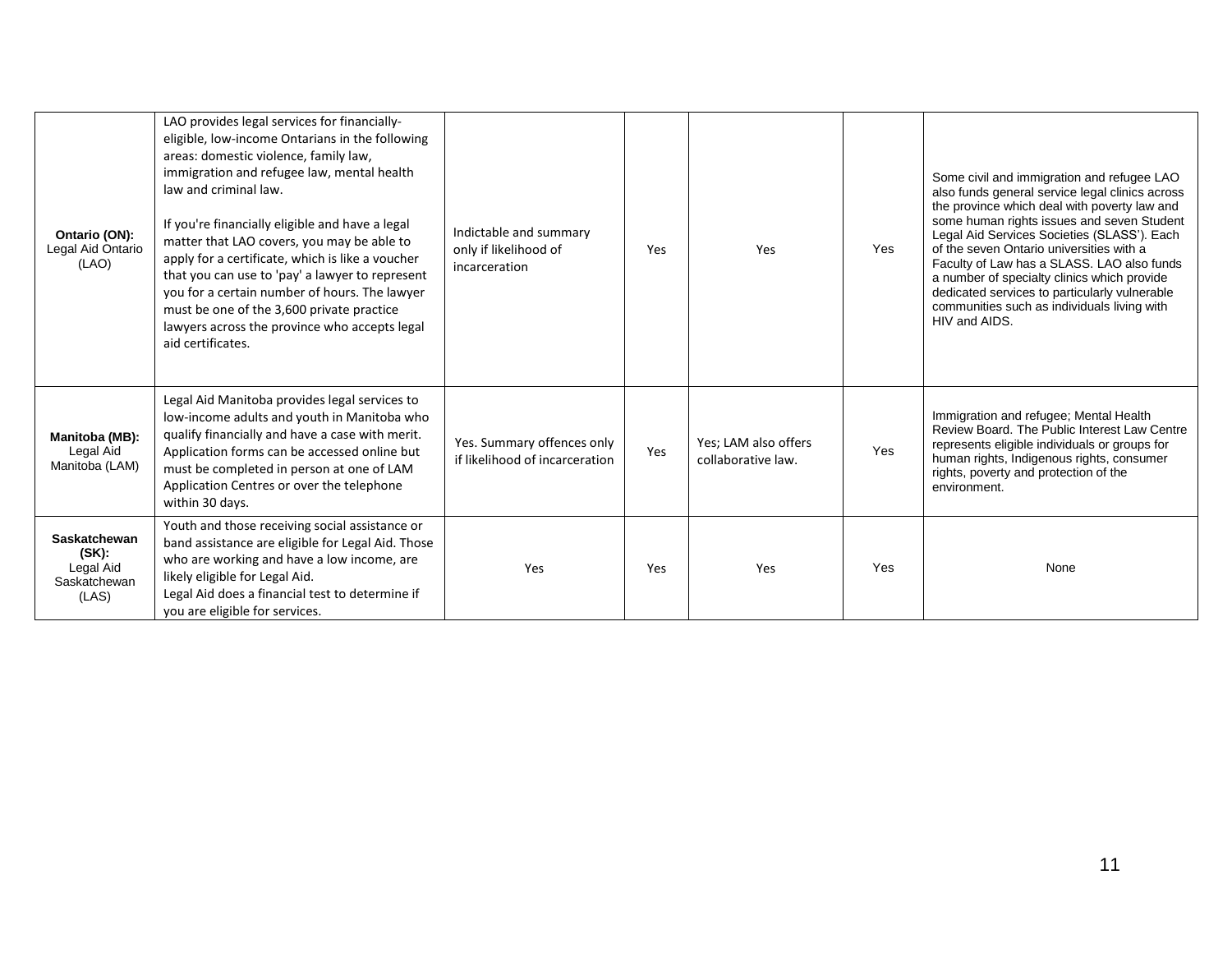| Alberta (AB):<br>Legal Aid Alberta                                  | Legal Aid Alberta considers both financial and<br>service eligibility to determine if an individual is<br>eligible for legal representation. When you call<br>or go to a Legal Services Centre, a Legal<br>Services Officer will work with you to complete<br>an assessment to determine the nature of the<br>issue and the type of service required.<br>The Legal Aid Society of Alberta considers the<br>applicant's income and an appraisal of their<br>assets. A person may be eligible for legal<br>representation and to have a lawyer appointed<br>if their allowed income falls within the financial<br>thresholds. | Yes                                                                                                                                                                                                            | Yes | Yes                                                                                                                                                              | Yes | Immigration and refugee; adult guardianship/<br>trusteeship and income support.                                                                                          |
|---------------------------------------------------------------------|-----------------------------------------------------------------------------------------------------------------------------------------------------------------------------------------------------------------------------------------------------------------------------------------------------------------------------------------------------------------------------------------------------------------------------------------------------------------------------------------------------------------------------------------------------------------------------------------------------------------------------|----------------------------------------------------------------------------------------------------------------------------------------------------------------------------------------------------------------|-----|------------------------------------------------------------------------------------------------------------------------------------------------------------------|-----|--------------------------------------------------------------------------------------------------------------------------------------------------------------------------|
| <b>British Columbia</b><br>(BC):<br>Legal Services<br>Society (LSS) | LSS will pay for a lawyer to represent you if: a)<br>your legal problem is covered by their legal aid<br>rules; b) you meet their financial guidelines,<br>and c) you have no other way of getting legal<br>help.<br>LSS provides a wide range of public legal<br>information and education services, including<br>publications, community outreach, websites<br>(family law and Aboriginal legal aid), and<br>MyLawBC.                                                                                                                                                                                                     | Yes, where likelihood of jail;<br>conviction could result in<br>immigration issues; where<br>client has defence based on<br>Indigenous rights or cannot<br>represent because of<br>mental/physical disability. | Yes | Limited representation<br>in serious family<br>matters where there is<br>domestic abuse, child<br>safety is at issue or<br>there are highly<br>contested issues. | Yes | Refugee claims, immigration issues that could<br>result in removal from Canada, Mental Health<br>Review Panel or BC Review Board Hearing,<br>and some prison law issues. |
| Yukon (YK):<br><b>Yukon Legal</b><br>Services Society<br>(YLSS)     | To receive legal aid:<br>You must have a legal problem that we<br>cover.<br>Your income and the value of your<br>$\bullet$<br>property must be below a certain limit.<br>You might have to pay a contribution to<br>$\bullet$<br>YLSS.<br>In some civil matters, there must also be a<br>$\bullet$<br>strong reason (merit) for providing legal<br>aid to assist you.<br>The legal problem is something that a<br>$\bullet$<br>reasonable person of modest means<br>would, if financially able, pay a lawyer to<br>do.                                                                                                      | Yes, where likelihood of jail.<br>Special applications may be<br>covered where the<br>application has merit.                                                                                                   | Yes | Interim family matters<br>if children are involved                                                                                                               | Yes | <b>Mental Health Act</b>                                                                                                                                                 |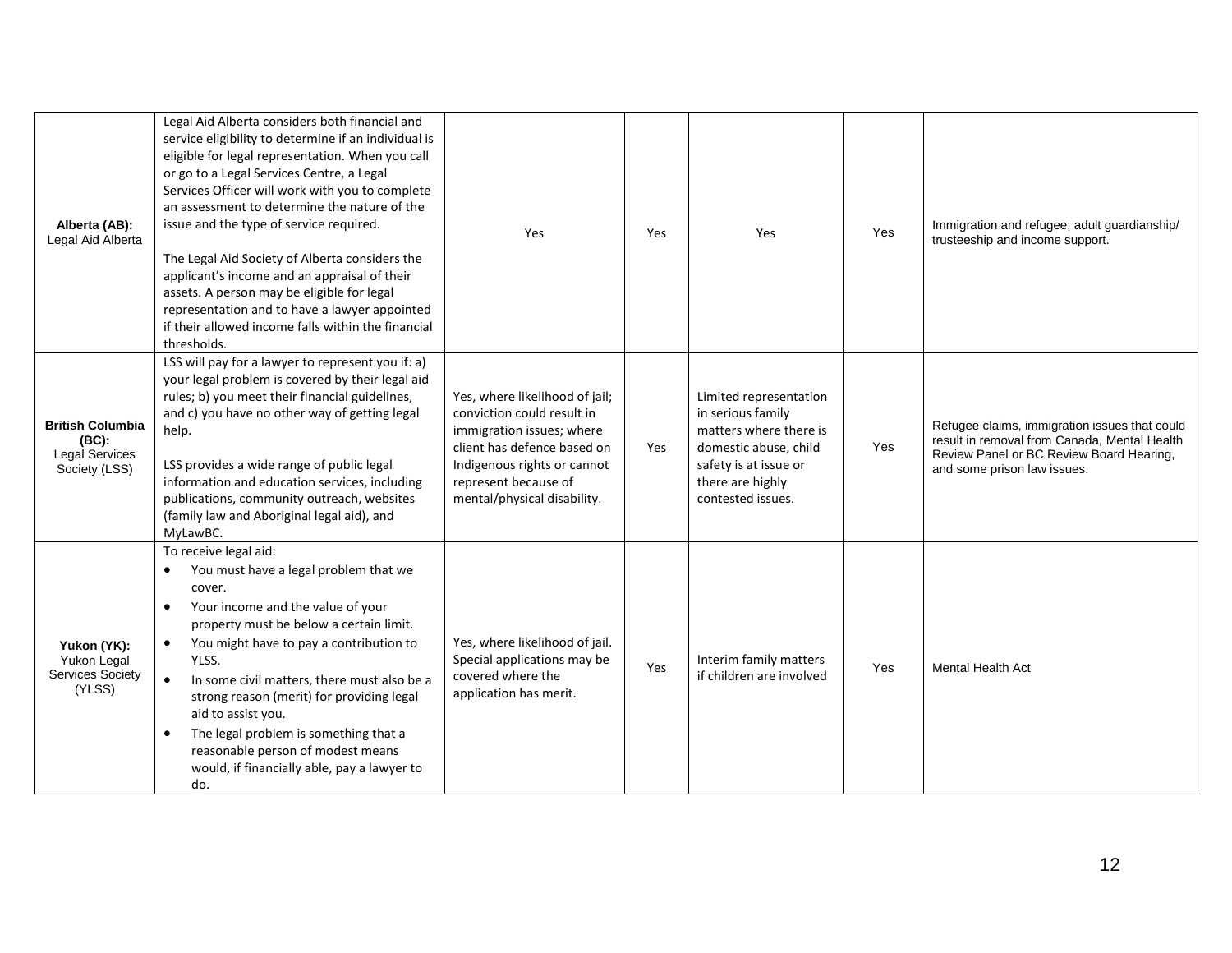| <b>Northwest</b><br>Territories (NT):<br>Northwest<br><b>Territories Legal</b><br>Aid Commission | To apply for legal aid, you must make an<br>appointment with one of the legal aid offices in<br>Yellowknife, or with a community court worker<br>for assistance with filling out an application.<br>In order to qualify for legal aid, you must meet<br>financial eligibility requirements. You may be<br>required to pay some or all of the costs of your<br>case as determined by your total household<br>income and number of dependents.                                                                                                                                                                                                                                                                                                                                                                                             | Yes                                                                                                                 | Yes | Yes                                                    | yes | The Legal Aid Commission offers a free<br>outreach program to individuals to provide<br>limited, confidential legal information or advice<br>relating to poverty law<br>Mental health and guardianship reviews and<br>debtor, creditor or civil claims (formerly known<br>as small claims court) |
|--------------------------------------------------------------------------------------------------|------------------------------------------------------------------------------------------------------------------------------------------------------------------------------------------------------------------------------------------------------------------------------------------------------------------------------------------------------------------------------------------------------------------------------------------------------------------------------------------------------------------------------------------------------------------------------------------------------------------------------------------------------------------------------------------------------------------------------------------------------------------------------------------------------------------------------------------|---------------------------------------------------------------------------------------------------------------------|-----|--------------------------------------------------------|-----|--------------------------------------------------------------------------------------------------------------------------------------------------------------------------------------------------------------------------------------------------------------------------------------------------|
| Nunavut (NU):<br><b>Legal Services</b><br><b>Board of Nunavut</b><br>(LSB)                       | The Legal Services Board of Nunavut provides<br>legal aid services in each region of Nunavut<br>through regional legal aid clinics based in<br>Iqaluit, Rankin Inlet and Cambridge Bay. Each<br>clinic is staffed by a complement of family and<br>criminal lawyers, administrative support, and<br>court workers. Court workers are based both<br>within the clinics and in the communities. As<br>the territory's legal aid plan, LSB is responsible<br>for providing legal services to financially eligible<br>Nunavummiut in the areas of criminal, family<br>and civil law. Lawyers help people who have<br>kids and problems with their common-laws or<br>Social Services. Civil Lawyers help people who<br>have daily problems like with their landlords or<br>employers. Legal Aid Lawyers also fly to<br>communities for court. | Yes, if under arrest or<br>charged. Everyone gets a<br>lawyer when appearing<br>before court for the first<br>time. | Yes | Some family law plus<br>family law information<br>line | yes | Some civil law plus civil/poverty information<br>line                                                                                                                                                                                                                                            |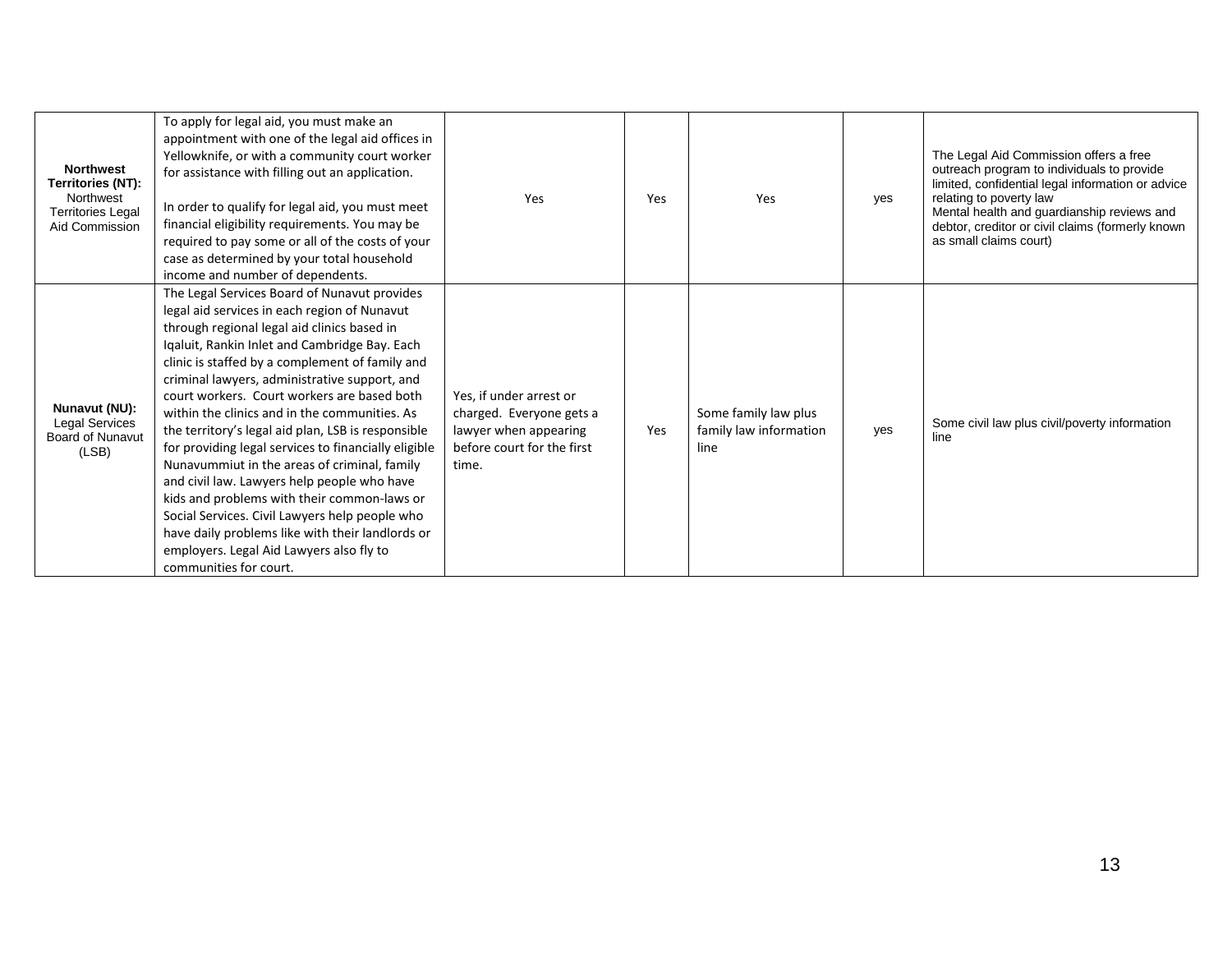## <span id="page-13-0"></span>CURRENT ISSUES

#### <span id="page-13-1"></span>Specialized services for Indigenous Clients

Because of the diversity within Canada, legal aid programs work to create some specialized services for particular groups when possible. However, a critical issue for legal aid programs in *every* province and territory is Indigenous reconciliation. The Indigenous people of Canada include First Nations, Inuit and Métis who make up 4.9% of the country's population.<sup>5</sup> Indigenous peoples have lived in what is now Canada long before the arrival of the first European settlers and there are more than 600 unique First Nations/Indian Bands in Canada.

Canada's Indigenous population is over-represented in every aspect of legal aid services – criminal, family and child protection. This can only be remedied through legal aid services that recognize the unique cultural needs of Indigenous people and that respond to the history of colonization.

- The Northwest Territories, along with its sister Territories Yukon and Nunavut, serve the most northern communities in Canada. The challenges experienced are geographic, cultural, linguistic, educational and socio-economic. Indigenous peoples have moved land-based traditions to the 'digital age' in a very rapid manner over the last generations. In addition, the colonial policies of the Canadian government have, over the last 150 years resulted in significant social harm. The NWT Legal Aid Commission strives to provide services in a manner that takes into account the unique vulnerabilities of clients while acknowledging a systemic lack of trust in the legal system.
- In BC, the Legal Services Society has opened seven new [Parents Legal Centres](https://lss.bc.ca/communications/?news%2F2018%2F12-06) that focus on Indigenous families who are at risk of having their children removed by government from the family home. BC has delivered Indigenous cultural competency training to staff and private lawyers, enhanced [Indigenous online resources](https://aboriginal.legalaid.bc.ca/) and produced several new publications focusing on specific Indigenous justice issues. BC has also implemented a [Reconciliation Action Plan](https://lss.bc.ca/about/reconciliation.php) to guide future development of Indigenous legal aid.
- With no new funding in this fiscal year, Nova Scotia Legal Aid (NSLA) is taking innovative approaches to improving service to clients, improving caseloads and wellness of lawyers and staff, and enhancing efficiency in the courts. Two Social Workers have been added to the staff to support lawyers on child protection files one to assist clients who identify as Indigenous or Mi'kmaq (a First Nation in Canada's Atlantic provinces), and one to assist clients who identify as African Nova Scotian.

 $\overline{a}$ 5 ["Aboriginal peoples in Canada: Key results from the 2016 Census,](https://www150.statcan.gc.ca/n1/daily-quotidien/171025/dq171025a-eng.htm)" *The Daily*, October 25, 2017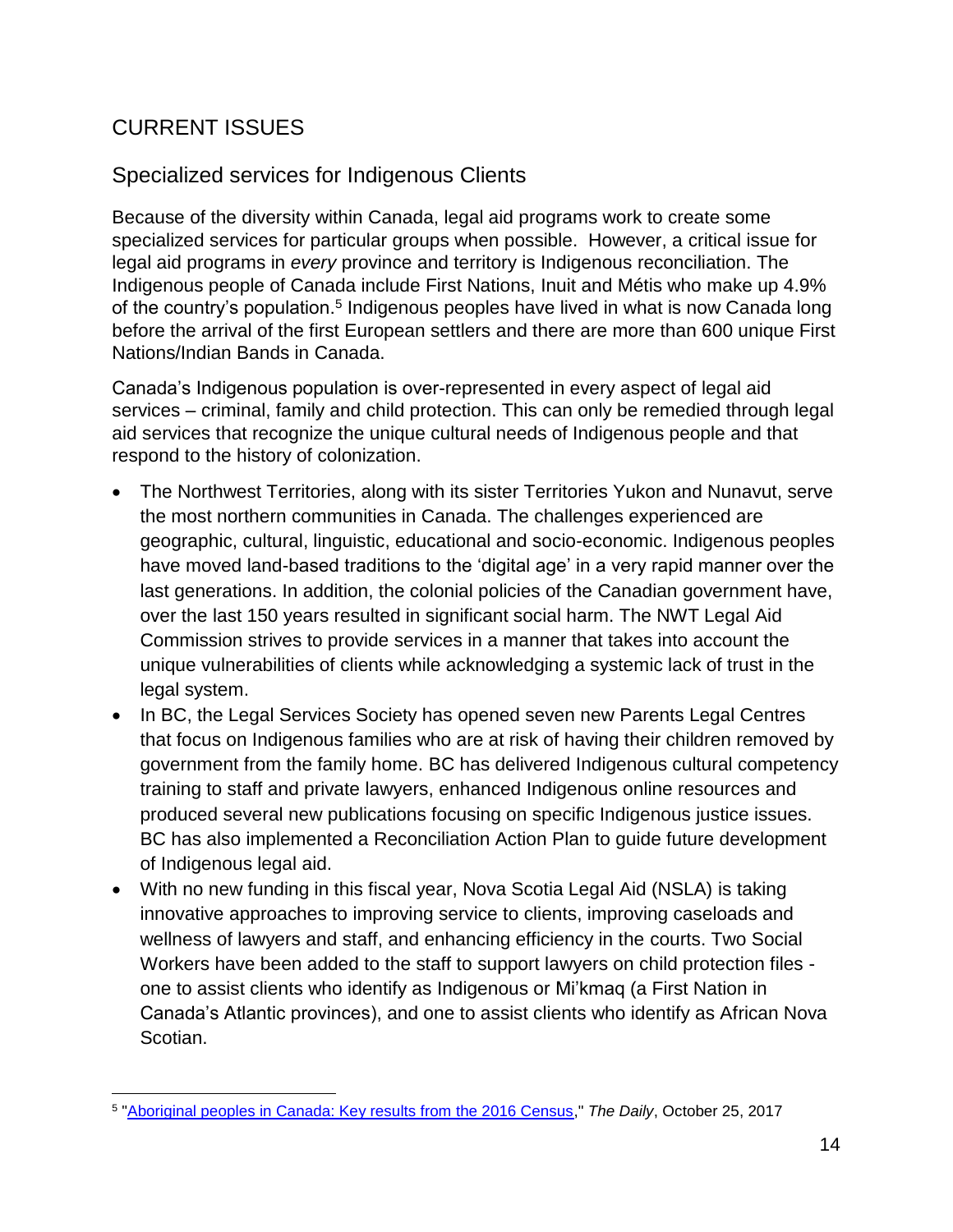- Legal Aid Ontario (LAO) has also expanded access to Gladue services<sup>6</sup> by providing five extra hours on criminal certificates to allow counsel to prepare Gladue submissions at bail and sentencing and improved legal access for indigenous clients. LAO has also developed panel standards for representation of Indigenous clients in criminal matters through the Gladue panel which improves access to justice for Indigenous clients.
- Legal Aid Newfoundland has taken the lead in raising issues related to representation of Indigenous people with the Province and has established a working group of stakeholders to develop and work towards reform.
- Legal Aid Manitoba (LAM) has held consultations with First Nations and partnered to pilot audio, video and digital technology for remote locations.
- LAM has provided Indigenous cultural-competency training to all staff to better assist First Nations, Inuit and Métis applicants and clients.
- Legal Aid Alberta has established a role for a Métis youth advocacy coordinator responsible for assisting Métis clients.

#### <span id="page-14-0"></span>Specialized services for particular client groups

 $\overline{a}$ 

- The Veterans Justice Outreach Initiative in Nova Scotia incorporates the Veterans military experience into decisions regarding Veterans in conflict with the law and promotes and facilitates referrals to Mental Health Courts.
- In 2017, LAM implemented on-demand representation to asylum seekers.
- In 2016/2017 NSLA began providing cultural context reports in criminal and youth matters for African Nova Scotians. This helps to provide a framework for understanding the defendant, their background and behaviours.
- LAO has provided grants to deliver legal aid services to Black students who are in conflict with the education system and facing suspension or expulsion.
- In certain cases, LAO offers members of vulnerable client groups (someone who self-identifies as First Nation, Métis or Inuit; someone experiencing domestic abuse; someone with mental health issues; or someone who self-identifies as a member of a racialized community) access to an expanded legal eligibility certificate for full representation in criminal law matter, even when the accused is not likely facing incarceration.
- In addition to English and French, LAO's telephone information and advice services are available in over 200 languages by way of interpretation services

<sup>&</sup>lt;sup>6</sup> If an Indigenous person has been charged with a crime there are special cultural considerations that the court must take into account. Section 718.2(e) of the *Criminal Code and* the Supreme Court of Canada in [R. v. Gladue, \[1999\] 1 S.C.R. 688](http://scc-csc.lexum.com/scc-csc/scc-csc/en/item/1695/index.do) have stated that Judges should account for these considerations when making sentencing decisions. This applies to all Aboriginal peoples of Canada, including status and non-status Indian, Inuit, and Métis and whether living on or off reserve.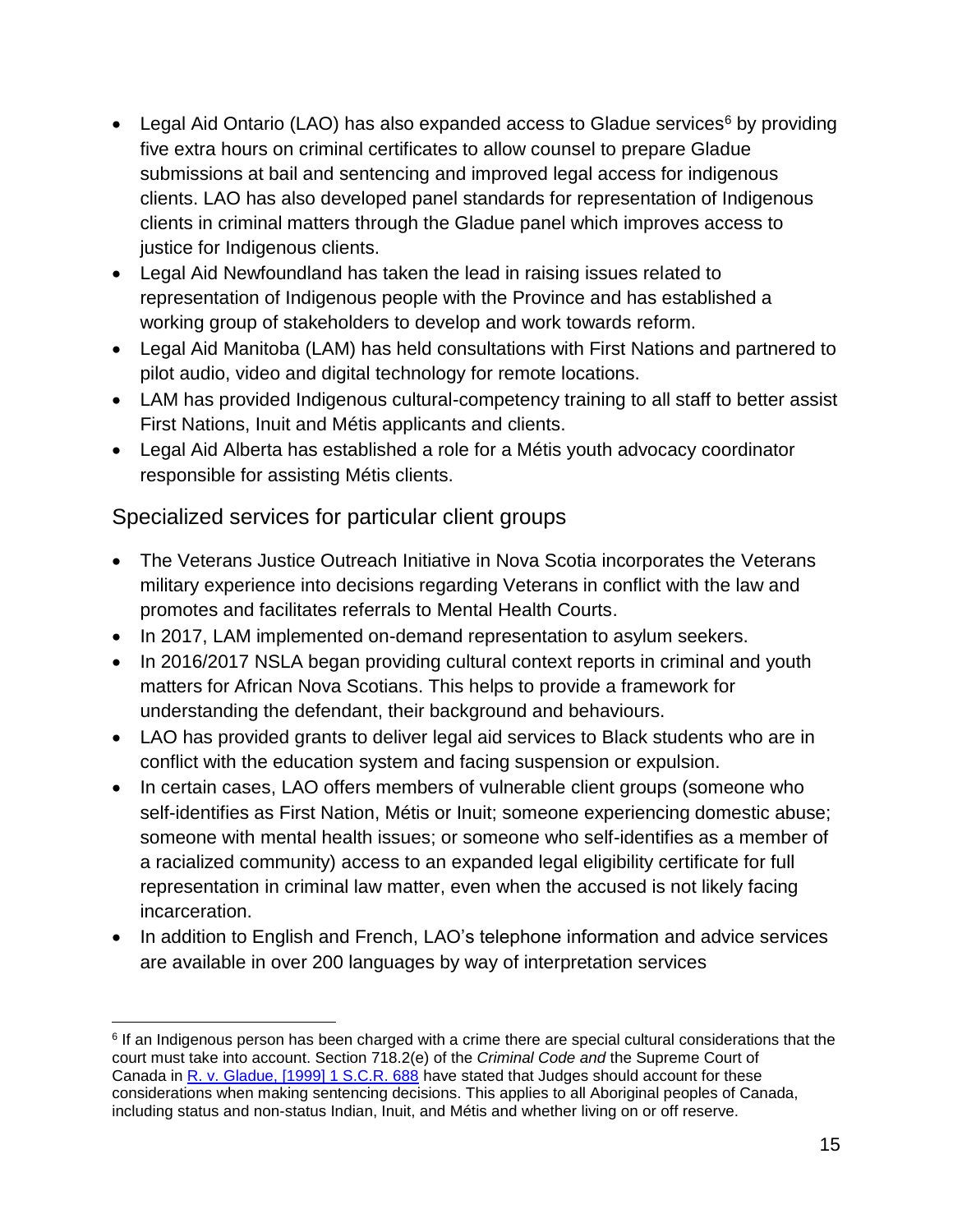- In Ontario LAO provides services in French pursuant to the *French Language Services Act.* LAO works closely with francophone organizations and is an active partner in many French language services initiatives led by the Ministry of Francophone Affairs and the Ministry of the Attorney General, including:
	- o the FLS Strategic Planning process for the Justice Sector
	- o the Access to Justice in French Advisory Committee, which provides advice and guidance to the Attorney General about the development of strategies and emerging priorities related to access to justice in French and the provision of French language services based on the active offer of service
	- o the FLS Regional committees across the province, which brings together representatives from the judiciary, Court Services, Victims and Vulnerable Persons, Criminal Law Divisions, as well as LAO, to discuss regional strategies and best practices relating to access to justice in French
- LAO has developed and supported two embedded counsel programs (the Justice In Time program in Toronto and the Hamilton Legal Outreach project). These programs were developed in response to stakeholders indicating that LAO services needed to be embedded in communities in order to properly assist persons with mental health needs. A staff lawyer is placed at a community based mental health services site and provides summary legal advice and referral services for clients.

#### <span id="page-15-0"></span>Child protection matters

- In Nova Scotia, the current greatest pressure is the increasing number of child protection matters before the courts, particularly in urban areas. The province has set up a practice group of two staff lawyers, one support staff (non-lawyer) acting as a court and community-based navigator, and a second support staff providing officebased support. This group focuses on early intervention to help parents with advice and navigation before a court application is commenced so the families stay out of the system, and to also act on a limited retainer basis at the earliest stage of court proceedings. Their goals are to ensure culturally competent service; to keep families out of the court system, particularly those from over-represented populations; and to ensure legal information, navigation, and representation are available to families at all stages.
- Ontario offers early intervention services in child protection and may provide a lawyer to help clients negotiate an out-of-court voluntary care agreement, a customary care agreement (an agreement for the care and supervision of a First Nation child by a person who is not the child's parent, according to the custom of the child's band or native community), a temporary care agreement or participation in an Aboriginal alternative dispute resolution process.
- Manitoba offers free duty counsel services at the beginning of all child protection cases.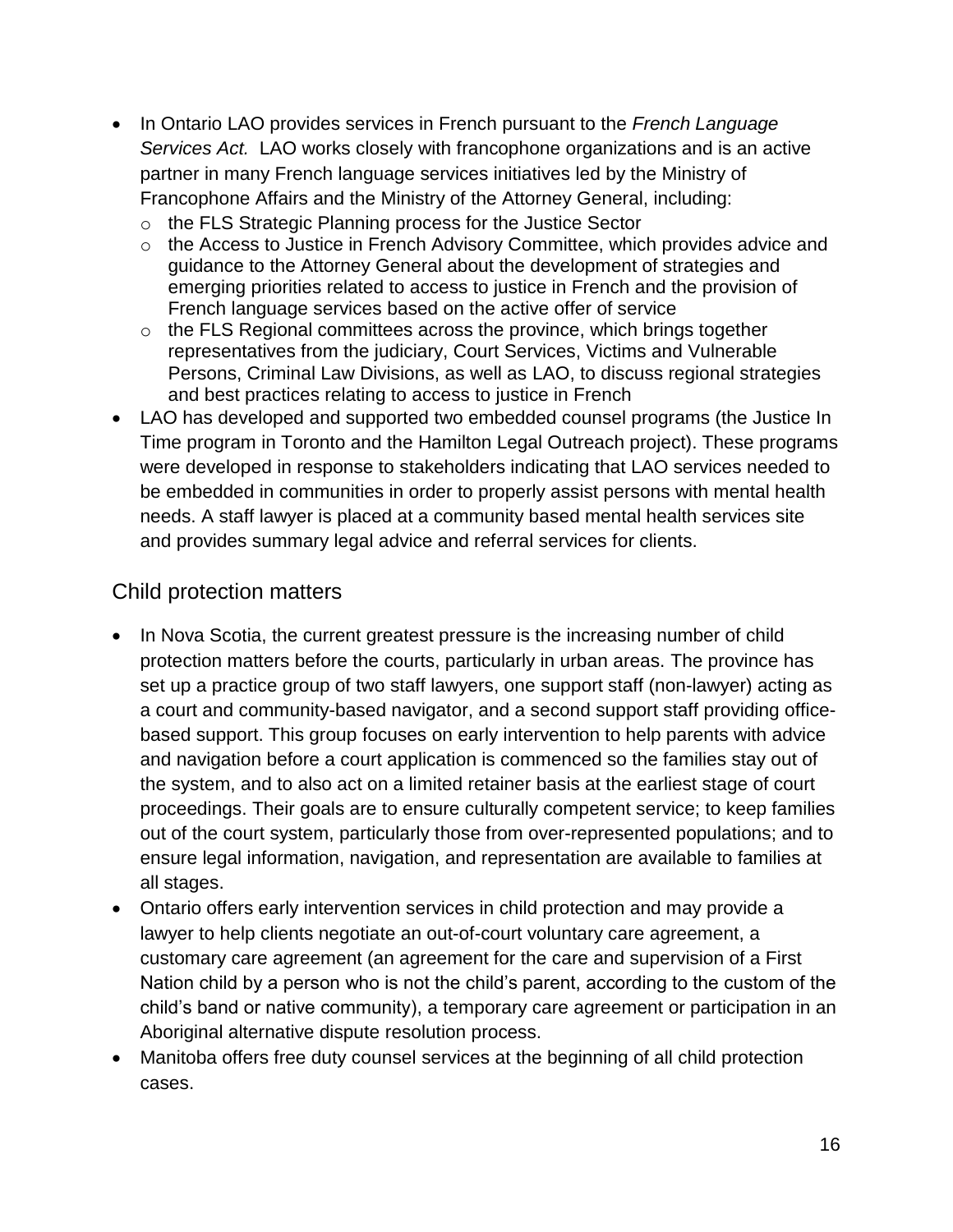• There are two offices set up in rural parts of the province by Legal Aid Newfoundland which handle only child protection cases, and which provide support to parents who have children taken into care.

## <span id="page-16-0"></span>INNOVATIONS AND RECENT DEVELOPMENTS

#### <span id="page-16-1"></span>Technology-based initiatives

- Both Nova Scotia and Yukon have modernized their websites to make them more user friendly and adaptable. Nova Scotia has also made their website available for use on mobile devices and the Yukon is in the process of doing so.
- In 2016 Nova Scotia launched an online application process.
- Nova Scotia produced video guides to assist self-represented litigants and help individuals better understand court processes as well as how to access the services and programs offered at the courts.
- Manitoba created an e-application for agencies and the general public in 2017/2018.
- As of 2018 Manitoba sends appointment and court date reminders to clients through text.
- In 2018 Ontario created a client portal which allows clients to view all communication with LAO in one place, find a lawyer that accepts legal aid certificates, view their personal information and complete their Consent & Declaration (C&D) agreement online.
- MyLawBC, an online legal information and service, provides recommendations based on information gathered by responses to a short interactive online questionnaire. It now also offers a negotiation platform that lets people co-create separation agreements online.
- MyLawBC now lets people create over twenty styles of wills through automated document assembly.
- As of May 1, 2018, members of the public can chat privately with a lawyer about family law or social justice issues through NS Legal Aid's new online chat.
- In the Northwest Territories, the Family Law Mediation Program is now available by skype and by telephone (as well as in person), ensuring early resolution options are available in remote communities.
- In 2017 the Clinic Information Management System (CIMS) was implemented for legal clinics, which are funded by LAO. The system functions much the same as other legal software applications to facilitate docketing and the management of electronic case files, contacts, appointments, tasks and deadlines. The data captured in CIMS is also used for clinic and LAO reporting purposes.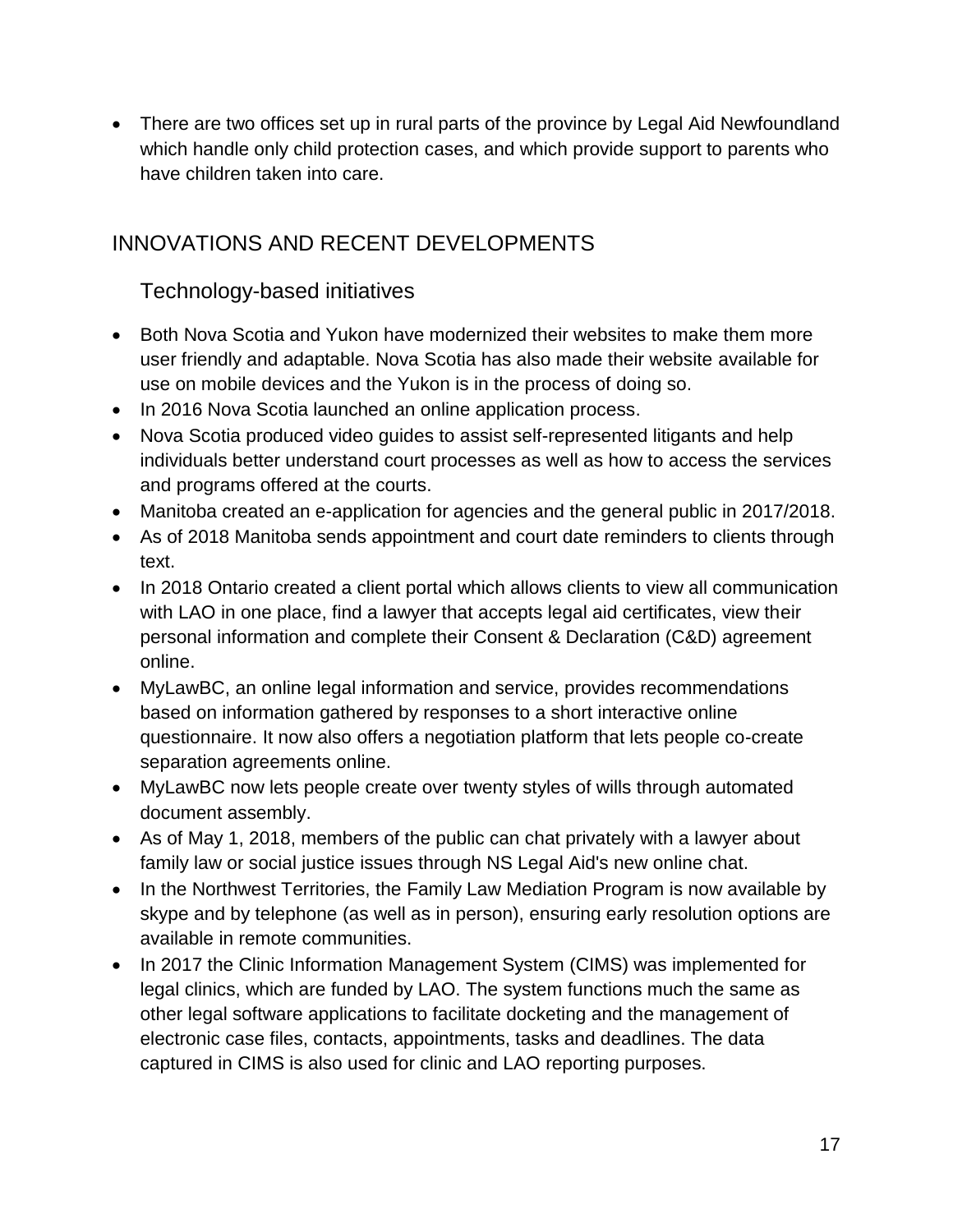• Community Legal Education Ontario (CLEO), a legal clinic funded by LAO, has introduced Steps to Justice, a website with question and answer modules on everyday legal problems experienced by people in Ontario, practical tools such as fillable forms and checklists, referral information and live chat and email support.

### <span id="page-17-0"></span>Data collection

- Ontario now has service integration (SI) which permits duty counsel lawyers to record all client information in one secure location that is easily accessible by all duty counsel, permitting seamless transfer of data in real time. Using the SI sheet, LAO also captures race-based data, the existence of mental health issues and Indigenous background along with detailed bail outcomes and sentencing outcomes, which will permit LAO to analyze the data to identify trends in criminal justice.
- Nova Scotia has improved tracking of African Nova Scotian clients to ensure appropriate services are available.
- On April 1, 2018, LAO started to collect race-based information on the clients it serves under the certificate program. Understanding which racial groups use its services will help it identify whether all demographics are receiving the same services and to see whether special services and strategies are required.
- Yukon is in the process of developing a new database to help improve and monitor processes and meet statistical tracking and reporting requirements.

<span id="page-17-1"></span>Streamlining application processes and improving access to services

- In 2017 Alberta expanded criminal settlement counsel allowing for better flow throughout the courts. They also expanded the number of criminal duty counsel, thus increasing the early resolution of cases in 2018.
- BC introduced an expanded duty counsel project in 2017.
- NB streamlined their financial eligibility process in 2018.
- Ontario now offers same day in-court legal aid certificates in criminal court.
- In 2018 Manitoba began a weekend duty counsel pilot for bail (a joint project with Manitoba Justice) so individuals arrested on the weekend can have their cases reviewed on the weekend.
- Manitoba has also introduced a Mental Health Review Board/ duty counsel pilot project which will match applicants with counsel within 20 minutes of receiving notification of hearing date and time. This pilot project increase access to justice for those detained under the Provincial Mental Health Act.